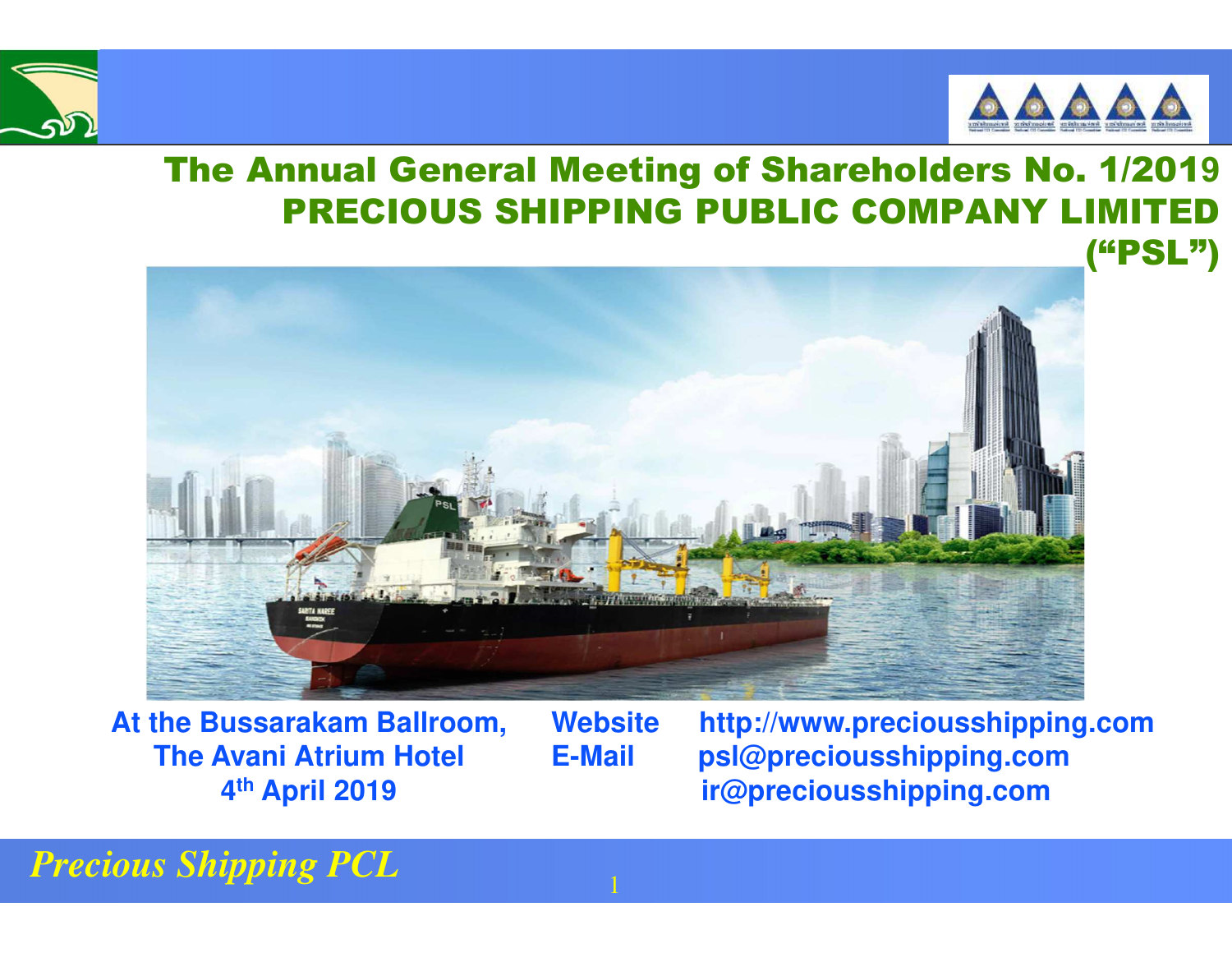

#### PSL Fleet

| As of                              | 31st Dec 2014                       | 31st Dec 2015                       | 31st Dec 2016                       | 31st Dec 2017                       | 31st Dec 2018                       |
|------------------------------------|-------------------------------------|-------------------------------------|-------------------------------------|-------------------------------------|-------------------------------------|
| <b>Number of Vessels</b>           | 44                                  | 45                                  | 36                                  | 36                                  | 36                                  |
| <b>Average Age</b><br>(Simple Avg) | <b>10.45 years</b>                  | 9.78 years                          | 5.83 years                          | 6.28 years                          | 7.28 years                          |
| <b>Insured Value</b>               | <b>USD 727.00</b><br><b>Million</b> | <b>USD 716.90</b><br><b>Million</b> | <b>USD 695.10</b><br><b>Million</b> | <b>USD 673.00</b><br><b>Million</b> | <b>USD 700.30</b><br><b>Million</b> |
| <b>Book Value</b>                  | <b>USD 668.84</b><br><b>Million</b> | <b>USD 701.03</b><br><b>Million</b> | <b>USD 715.55</b><br><b>Million</b> | <b>USD 717.19</b><br><b>Million</b> | <b>USD 689.37</b><br><b>Million</b> |
| <b>Total DWT</b>                   | 1,525,054                           | 1,628,398                           | 1,541,244                           | 1,585,805                           | 1,585,805                           |
| <b>Total LDT</b>                   | 345,469                             | 367,844                             | 343,372                             | 350,989                             | 350,989                             |
| <b>Average DWT</b><br>per Vessel   | 34,660                              | 36,187                              | 42,812                              | 44,050                              | 44,050                              |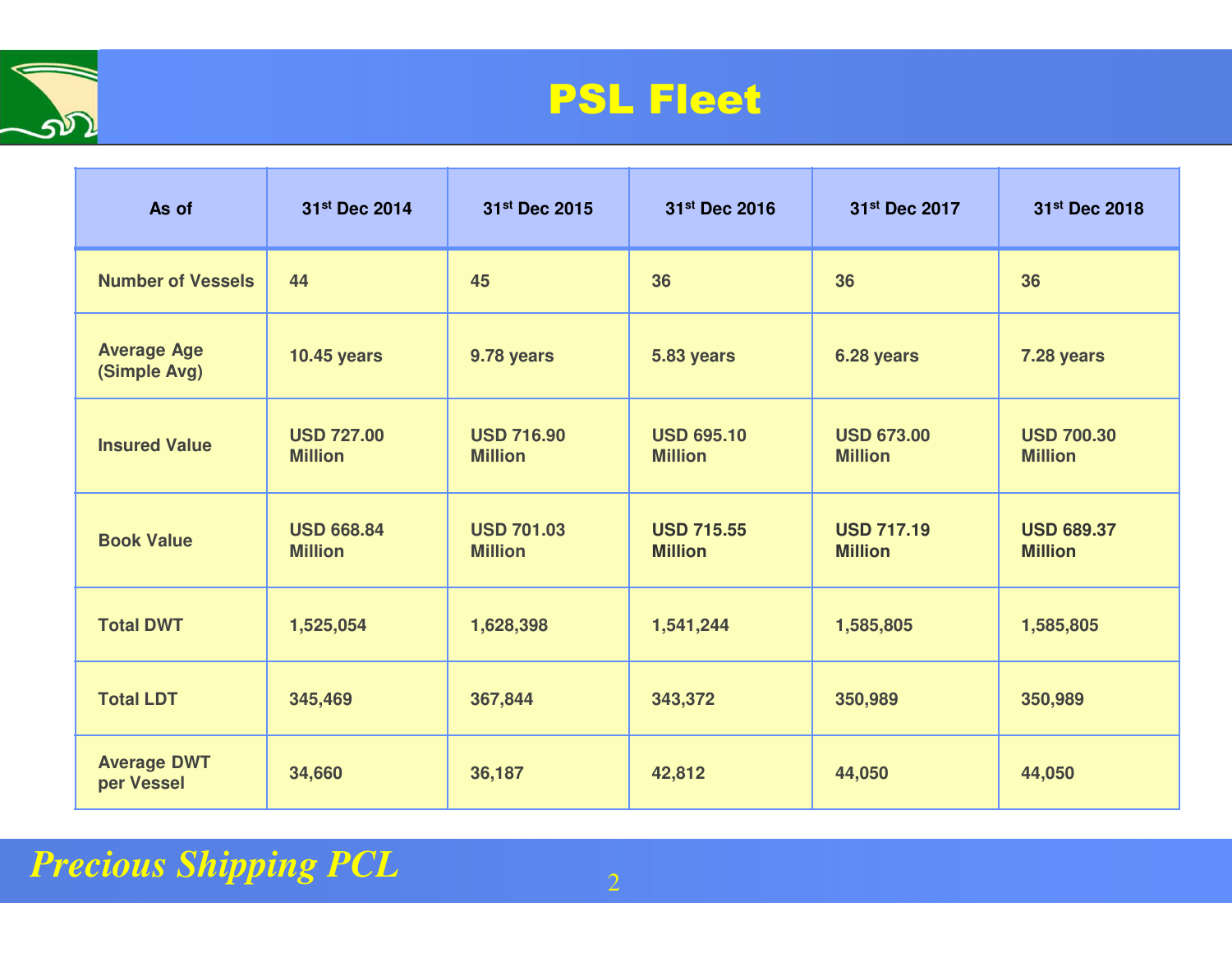



**Index Value**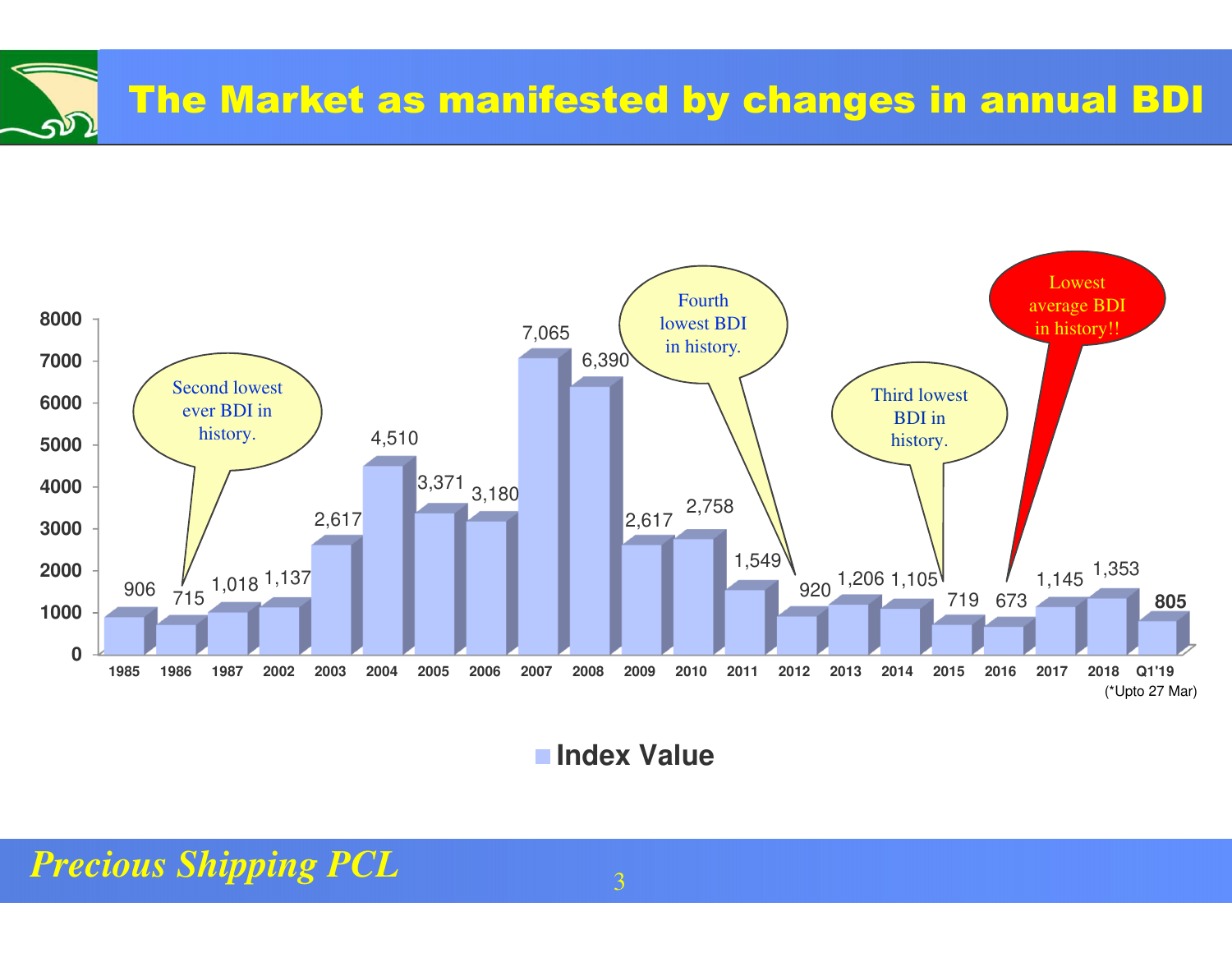Average BDI versus Ships scrapped in 2016 – 27 Mar'19



4

*Precious Shipping PCL*

 $\mathbf{p}$ 

**BDI**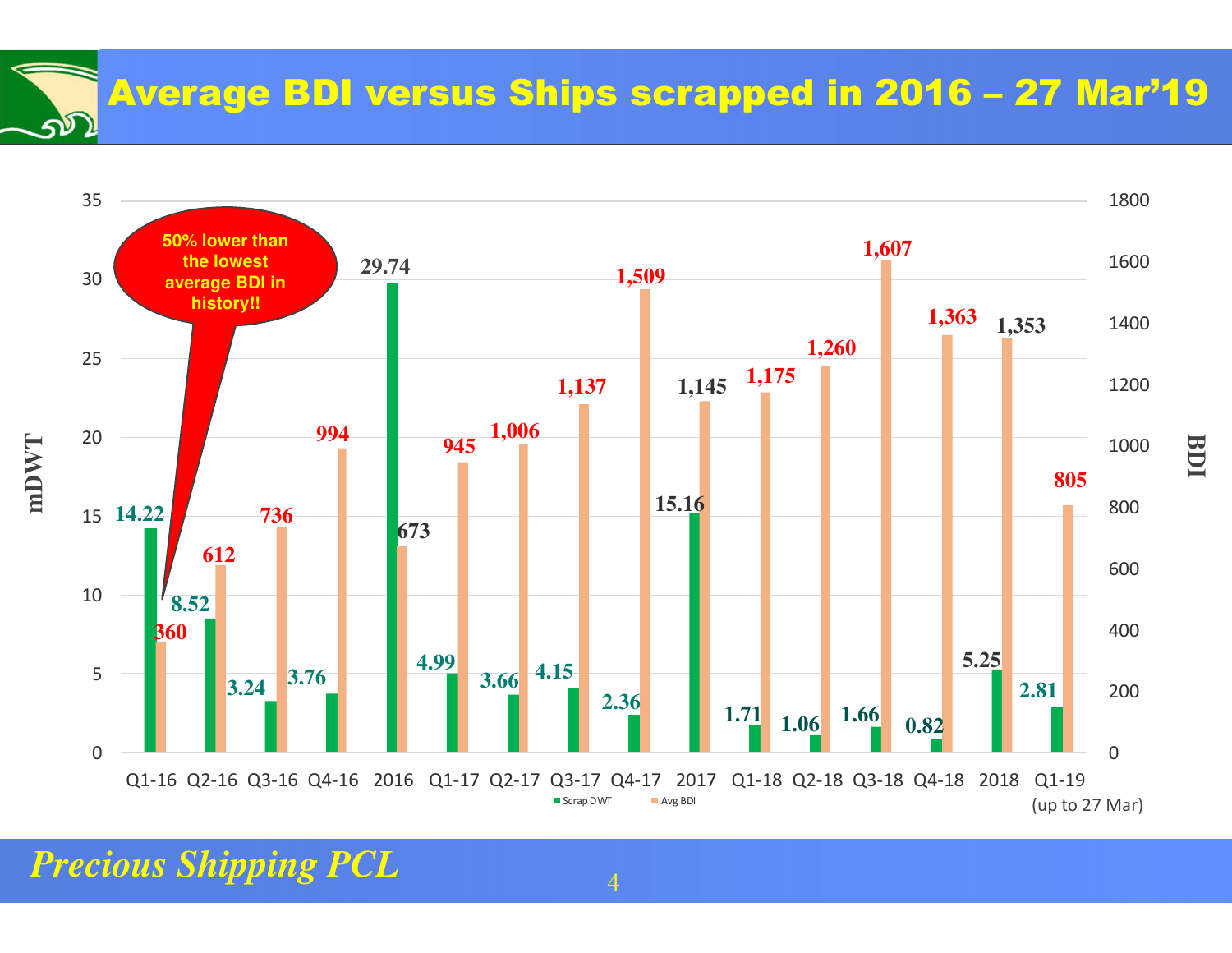### Annual increase in Dry Bulk Ship Supply in DWT

| <b>Year End</b> | No of ships | <b>Av Dwt</b> | <b>Total Dwt</b> | % Change | <b>CAGR</b> (8 years period)          |
|-----------------|-------------|---------------|------------------|----------|---------------------------------------|
| 2001            | 5,475       | 52,281        | 286,240,329      | 4.16%    |                                       |
| 2002            | 5,557       | 53,024        | 294,652,566      | 2.94%    |                                       |
| 2003            | 5,632       | 53,834        | 303,190,410      | 2.90%    |                                       |
| 2004            | 5,847       | 55,139        | 322,395,450      | 6.33%    |                                       |
| 2005            | 6,161       | 56,687        | 349,250,814      | 8.33%    | 6.09 $%$                              |
| 2006            | 6,412       | 57,953        | 371,596,437      | 6.40%    |                                       |
| 2007            | 6,670       | 58,716        | 391,638,490      | 5.39%    |                                       |
| 2008            | 6,978       | 59,880        | 417,841,795      | 6.69%    |                                       |
| 2009            | 7,312       | 62,820        | 459,343,243      | 9.93%    |                                       |
| 2010            | 8,154       | 65,626        | 535,110,328      | 16.49%   |                                       |
| 2011            | 9,072       | 67,160        | 609,272,229      | 13.86%   |                                       |
| 2012            | 9,628       | 70,341        | 677,238,680      | 11.16%   |                                       |
| 2013            | 10,112      | 71,123        | 719,197,997      | 6.20%    |                                       |
| 2014            | 10,514      | 71,721        | 754,070,036      | 4.85%    |                                       |
| 2015            | 10,755      | 71,771        | 771,899,513      | 2.36%    | $7.41\%$                              |
| 2016            | 10,967      | 72,072        | 790,409,109      | 2.40%    |                                       |
| 2017            | 11,210      | 72,572        | 813,530,004      | 2.93%    |                                       |
| 2018            | 11,431      | 73,175        | 836,460,643      | 2.82%    |                                       |
| 2019*           |             |               | 862,013,412      |          | 3.05% Geared: 2.82% & Gearless: 3.20% |
| 2020*           |             |               | 889,541,473      |          | 3.19% Geared: 2.14% & Gearless: 3.78% |
| 2021*           |             |               | 894,244,879      |          | 0.53% Geared: 0.43% & Gearless: 0.58% |

**\* based on 20% slippage (actual was 19.38% until 27Mar'19) & 12 MDWT scrapping (actual was 2.81 MDWT until 27'Mar19) for 2019 - 2021**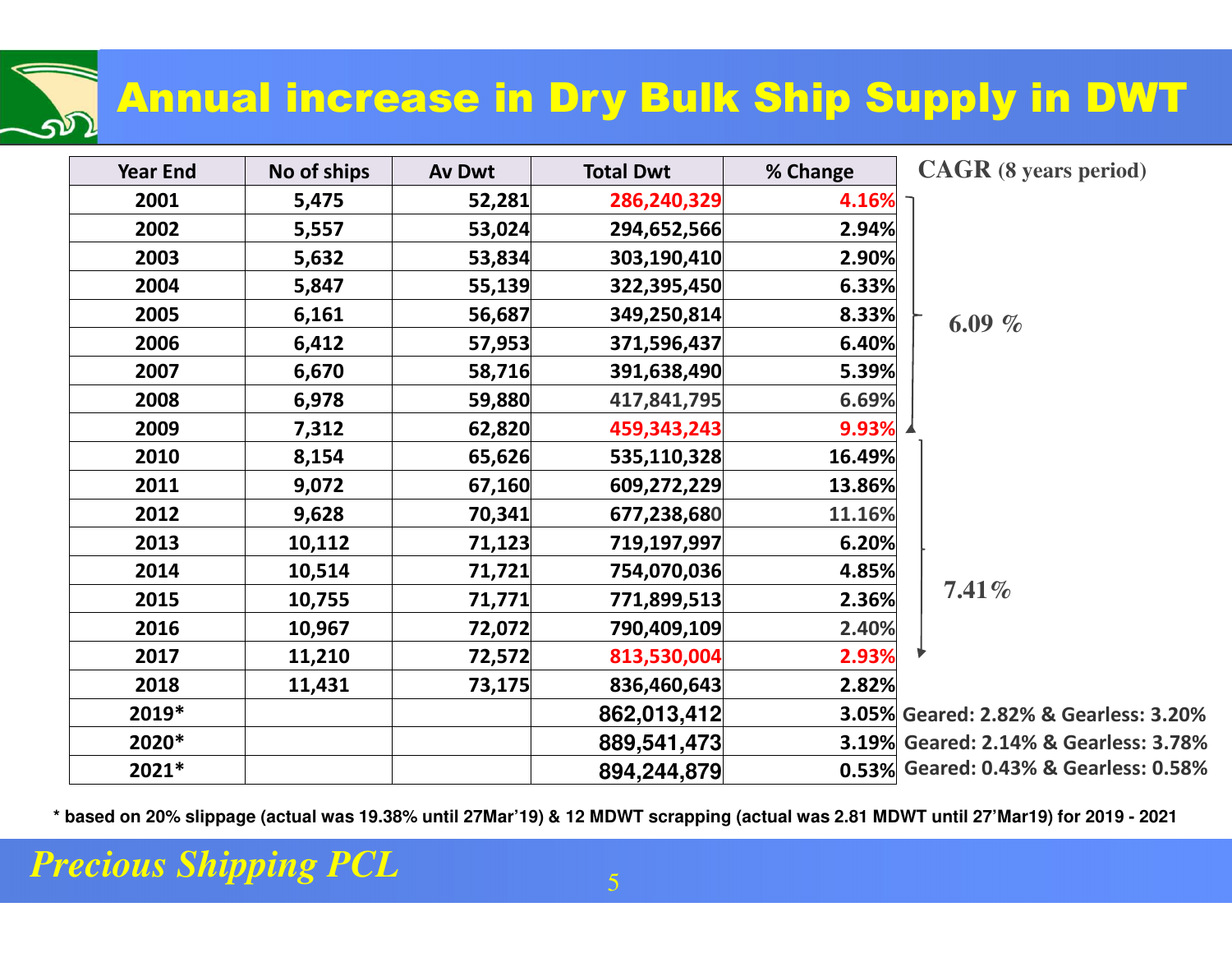#### Annual growth increase in GDP vs Dry Bulk Demand as of end of 2018

| Year | World GDP growth (from<br>IMF) | <b>World Seaborne Dry Bulk</b><br><b>Trade (billion tonne-miles)</b> | % Change |
|------|--------------------------------|----------------------------------------------------------------------|----------|
| 2000 | 4.82                           | 12,951.8                                                             | 9.0      |
| 2001 | 2.46                           | 13,169.4                                                             | 1.7      |
| 2002 | 3.00                           | 13,274.5                                                             | 0.8      |
| 2003 | 4.27                           | 14,184.0                                                             | 6.9      |
| 2004 | 5.38                           | 15,650.8                                                             | 10.3     |
| 2005 | 4.86                           | 16,667.6                                                             | 6.5      |
| 2006 | 5.43                           | 17,845.3                                                             | 7.1      |
| 2007 | 5.56                           | 18,894.6                                                             | 5.9      |
| 2008 | 3.01                           | 19,075.0                                                             | 1.0      |
| 2009 | $-0.15$                        | 18,422.9                                                             | $-3.4$   |
| 2010 | 5.39                           | 20,889.5                                                             | 13.4     |
| 2011 | 4.27                           | 22,203.4                                                             | 6.3      |
| 2012 | 3.52                           | 23,518.5                                                             | 5.9      |
| 2013 | 3.47                           | 24,759.5                                                             | 5.3      |
| 2014 | 3.58                           | 26,352.5                                                             | 6.4      |
| 2015 | 3.45                           | 26,562.4                                                             | 0.8      |
| 2016 | 3.23                           | 27,190.1                                                             | 2.4      |
| 2017 | 3.70                           | 28,545.2                                                             | 5.0      |
| 2018 | 3.70                           | 29,310.1                                                             | 2.7      |

| Period (2000 - 2017) | World GDP growth<br>(from IMF) | <b>Dry Bulk Trade</b><br>(billion tonne-miles)<br>% Change |  |
|----------------------|--------------------------------|------------------------------------------------------------|--|
| <b>Period</b>        | 18 years                       | 18 years                                                   |  |
| Average              | 3.85                           | 5.06                                                       |  |
| <b>Difference</b>    | 1.15                           |                                                            |  |
| <b>Basis point</b>   | 115                            |                                                            |  |



#### *Precious Shipping PCL*

 $\mathbf{p}$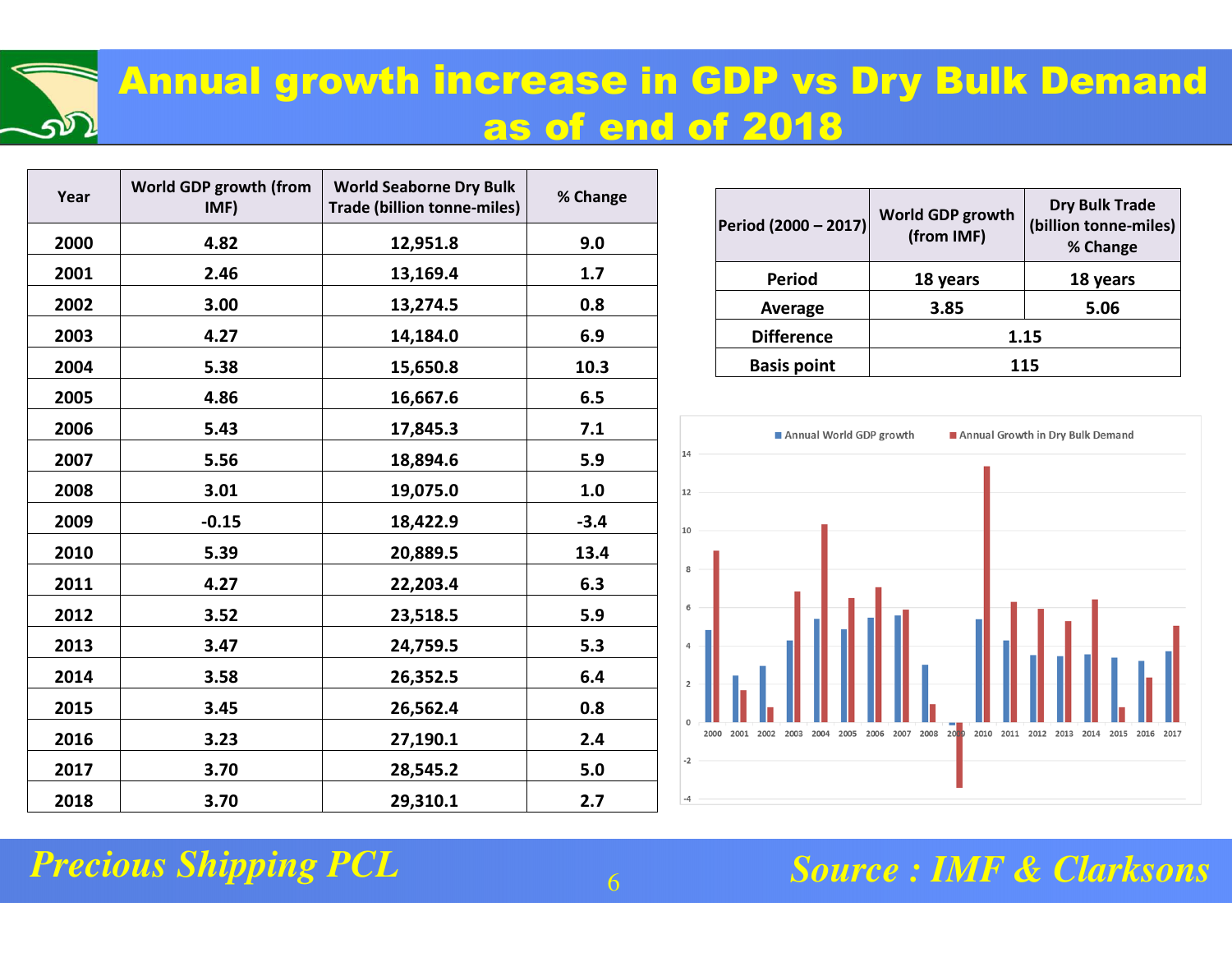



**<sup>\*</sup> As of 27 Mar 2019**

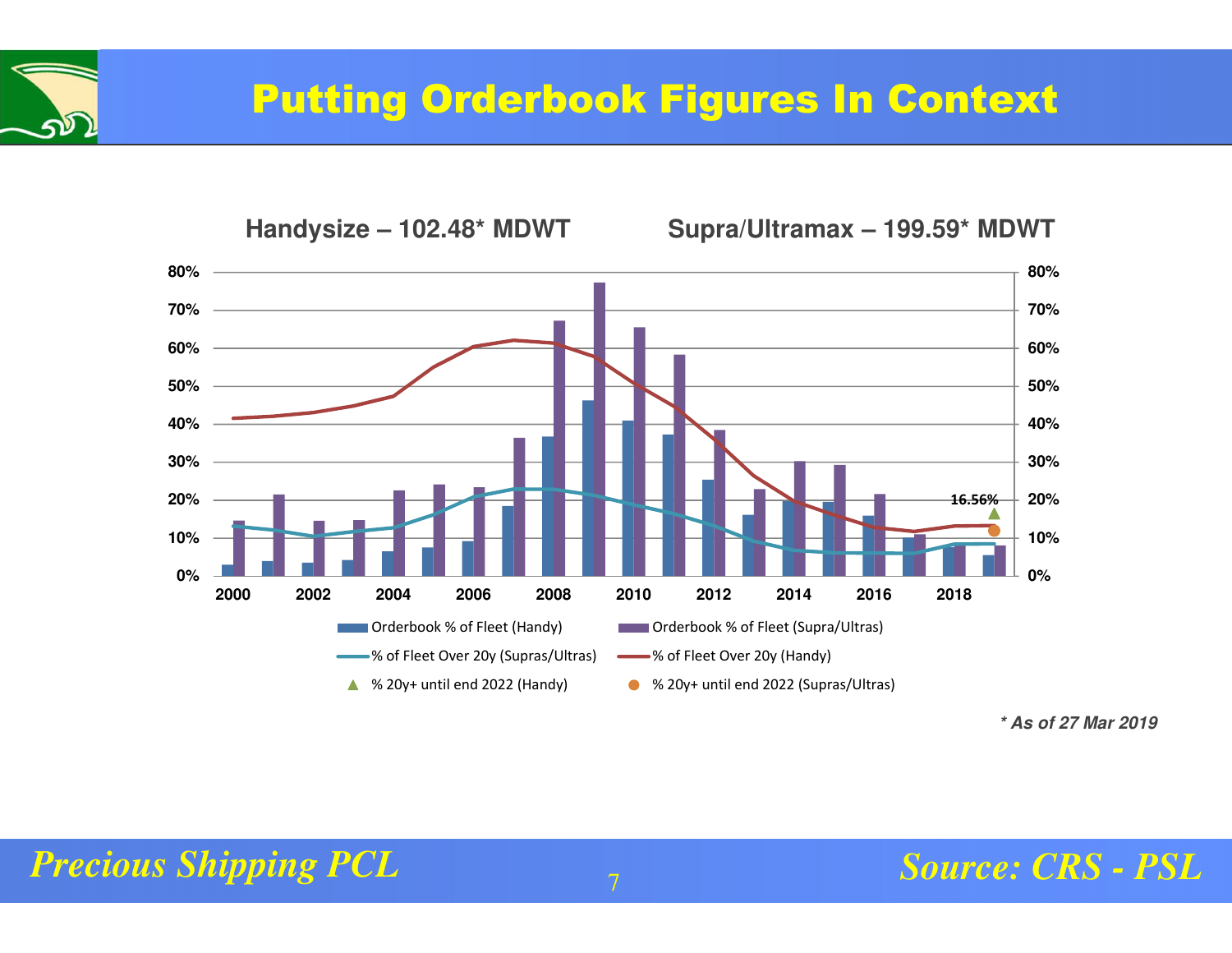#### Historical Tonne-mile Growth in Seaborne Trade for Minor Dry Bulk Cargoes

| Year                              | 2016   | 2017   | 2018   | 2019(f) | 2020(f) |
|-----------------------------------|--------|--------|--------|---------|---------|
| <b>Steel Products</b>             | 1,801  | 1,761  | .855   | 899. ا  | .936    |
| <b>Forest Products</b>            | 2,435  | 2,488  | 2,536  | 2,582   | 2,632   |
| <b>Other Minor Bulk</b>           | 6,883  | 7,417  | 7,889  | 8,332   | 8,787   |
| <b>Total Minor Bulk</b>           | 11.119 | 11,665 | 12,281 | 12,813  | 13,355  |
| $\left $ Ships 10-69999DWT (MDWT) | 284.45 | 292.94 | 299.69 | 308.14  | 314.73  |



*Precious Shipping PCL*<mark>.</mark> Kabupatèn B

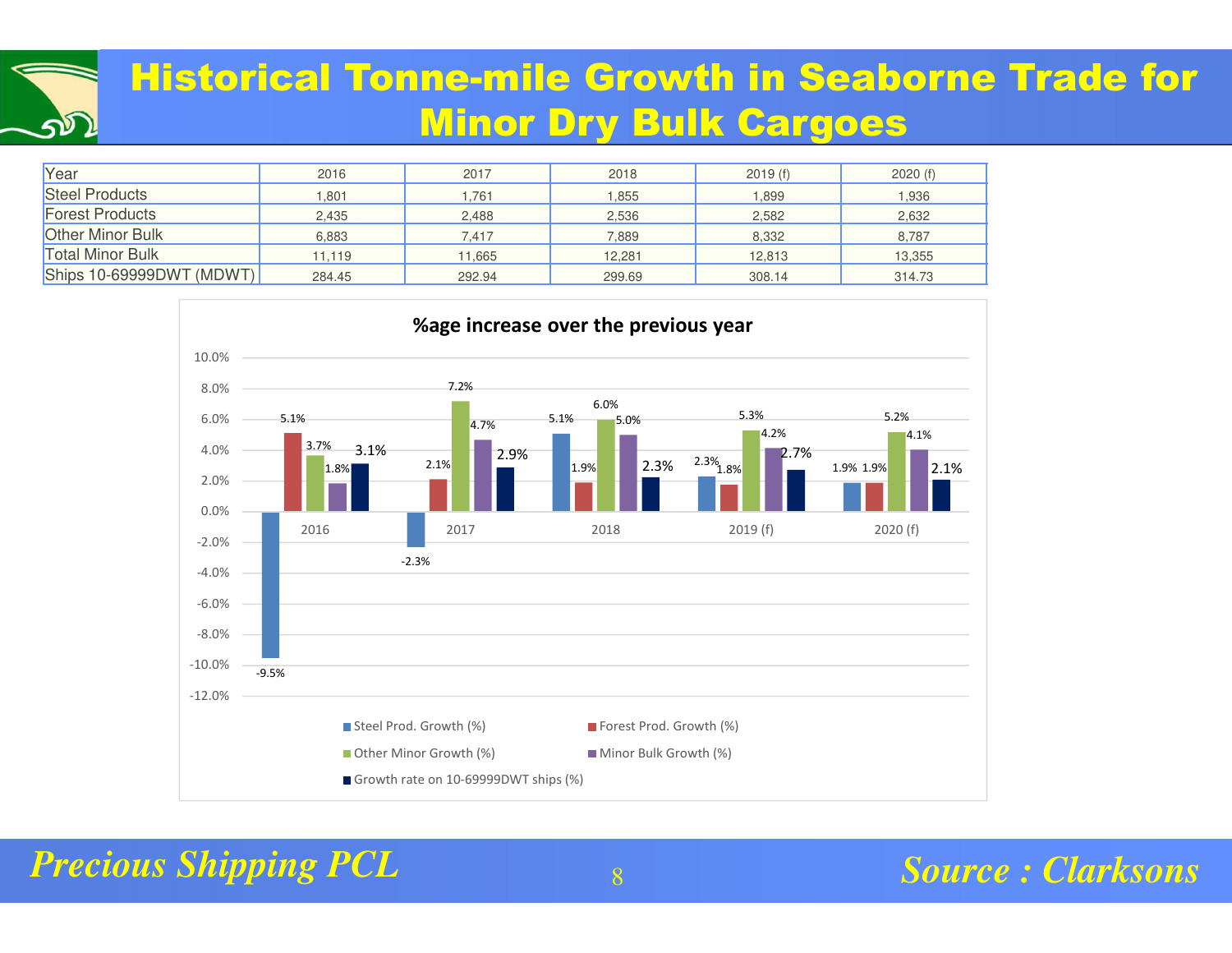

**Total 12.3 MMT, 11.7 MMT, 12.7 MMT of Bulk cargoes were carried on PSL ships in the year 2016 - 2018 respectively**

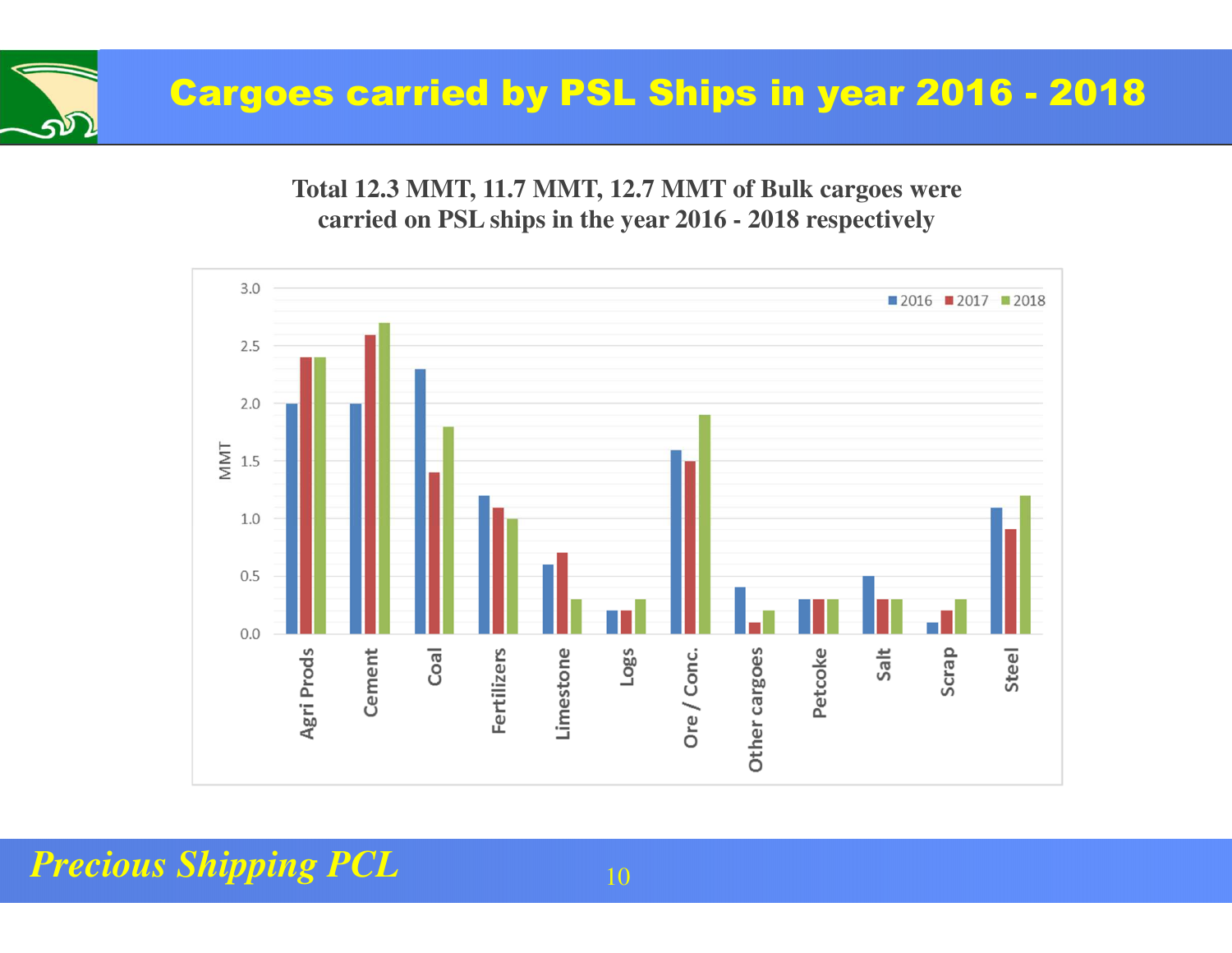#### **Latest available Data points on China for 2018 & up to Feb 2019 (annualized):**

- **Iron Ore imports for 2018 down 1.1% to 1,063.9 MMT. Up to Feb'19 was 174.4 MMT (1,046.4 MMT).**
- $\blacktriangleright$ **Coal imports for 2018 up 3.2% to 280.8 MMT. Up to Feb'19 was 51.1 MMT (306.6 MMT).**
- **Steel production for 2018 up 9.8% to 927.5 MMT. Up to Feb'19 was 146.0 MMT (876.0 MMT).**
- $\blacktriangleright$ **Monthly average Steel inventory in 2018 was 11.0 MMT and for 2019 till Feb, it is 15.1 MMT.**
- $\blacktriangleright$ **Steel exports for 2018 down 7.9% to 69.6 MMT. Up to Feb'19 was 10.7 MMT (64.2 MMT).**
- $\blacktriangleright$  **China consumed more Steel in 2018 up by 11.3% to 871.0 MMT than last year likely due to development of One Belt, One Road project. Up to Feb'19 was 137.3 MMT (823.8 MMT).**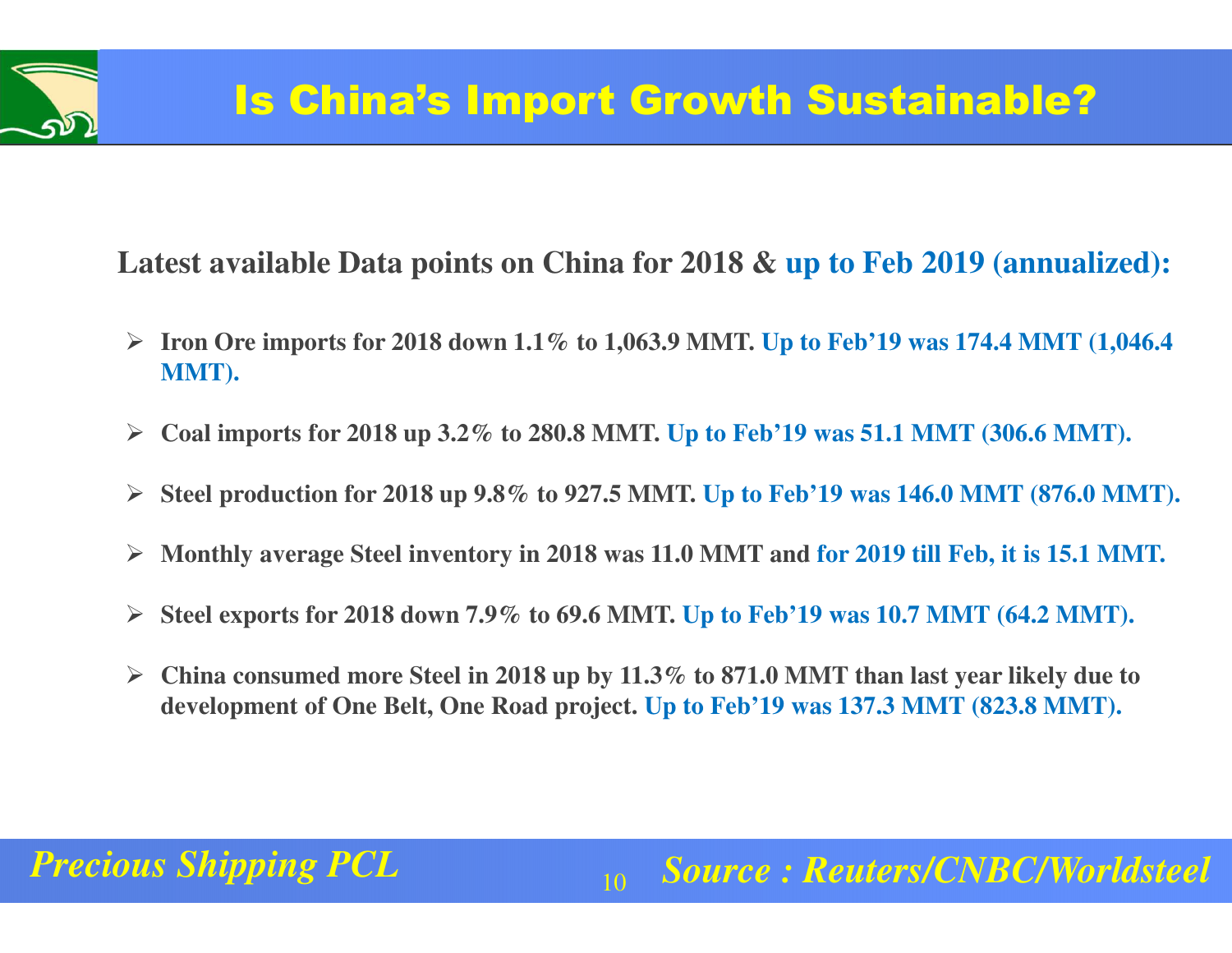

| <b>Particulars</b>                                                                           | รายการ                                                                                      | 2018                            | 2017                     |
|----------------------------------------------------------------------------------------------|---------------------------------------------------------------------------------------------|---------------------------------|--------------------------|
|                                                                                              | (Unit: US\$ Million/หน่วย: ล้านเหรียญสหรัฐ)                                                 |                                 |                          |
| <b>Total Revenues</b>                                                                        | รายได้รวม                                                                                   | 153,58                          | 130.15                   |
| <b>Net Profit (Loss)</b>                                                                     | <sub>ี</sub> กำไร (ขาดทุน) สุทธิ                                                            | 14.10                           | (3.76)                   |
| <b>Gain (Loss) on sales of Ships</b>                                                         | ้กำไร (ขาดทุน) จากการขายเรือ                                                                | 0.00                            | 0.94                     |
| <b>Interest on unsecured corporate loans and</b><br>other expenses per Settlement Agreements | ีดอกเบี้ยจ่ายสินเชื่อธุรกิจไม่มีหลักประกัน และ<br>้ค่าใช้จ่ายอื่นๆ ตามสัญญาระงับข้อพิพาท    | 0.00                            | (3.38)                   |
| <b>Net Profit (Loss) excluding Exchange gain</b><br>(loss) and Non-recurring items           | ี กำไร (ขาดทุน) สุทธิ ไม่รวมกำไร (ขาดทุน) จาก<br><u>อัตราแลกเปลี่ยนและรายการพิเศษต่าง ๆ</u> | 14.26                           | (1.13)                   |
| <b>EBITDA</b>                                                                                | ้กำไรก่อนหักดอกเบี้ยจ่าย ภาษีเงินได <i>้</i><br>้ค่าเสื่อมราคา และรายจ่ายตัดบัญชี           | 68,20                           | 53.18                    |
|                                                                                              |                                                                                             | (Unit: US\$/หน่วย: เหรียญสหรัฐ) |                          |
| <b>Average TC Income per Ship per day</b>                                                    | รายได้เฉลี่ยต่อวันต่อลำ                                                                     | 11,063                          | 9,486                    |
| <b>Average Ship Running Cost per Ship per day</b><br>(OPEX)                                  | ี่ค่าใช้จ่ายในการเดินเรือเฉลี่ยต่อวันต่อลำ                                                  | 4,621                           | 4,355                    |
|                                                                                              |                                                                                             |                                 | (Unit: Baht /หน่วย: บาท) |
| <b>Earnings (loss) per share</b>                                                             | <u>ี กำไร (ขาดทุน) ต่อหุ้น</u>                                                              | 0.29                            | (0.08)                   |
|                                                                                              |                                                                                             |                                 |                          |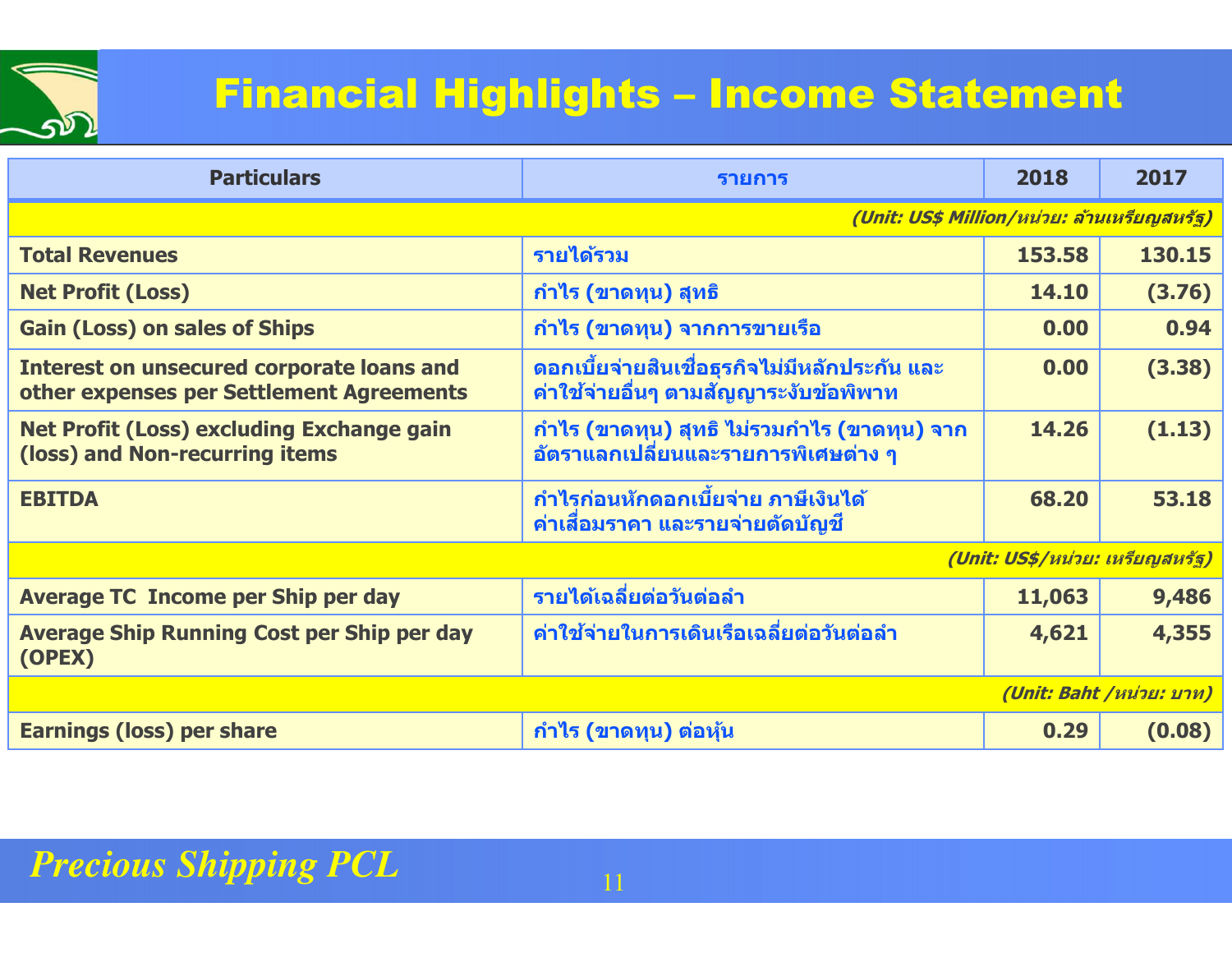

#### **US\$ Million - ล้านเหรียญสหรัฐ**

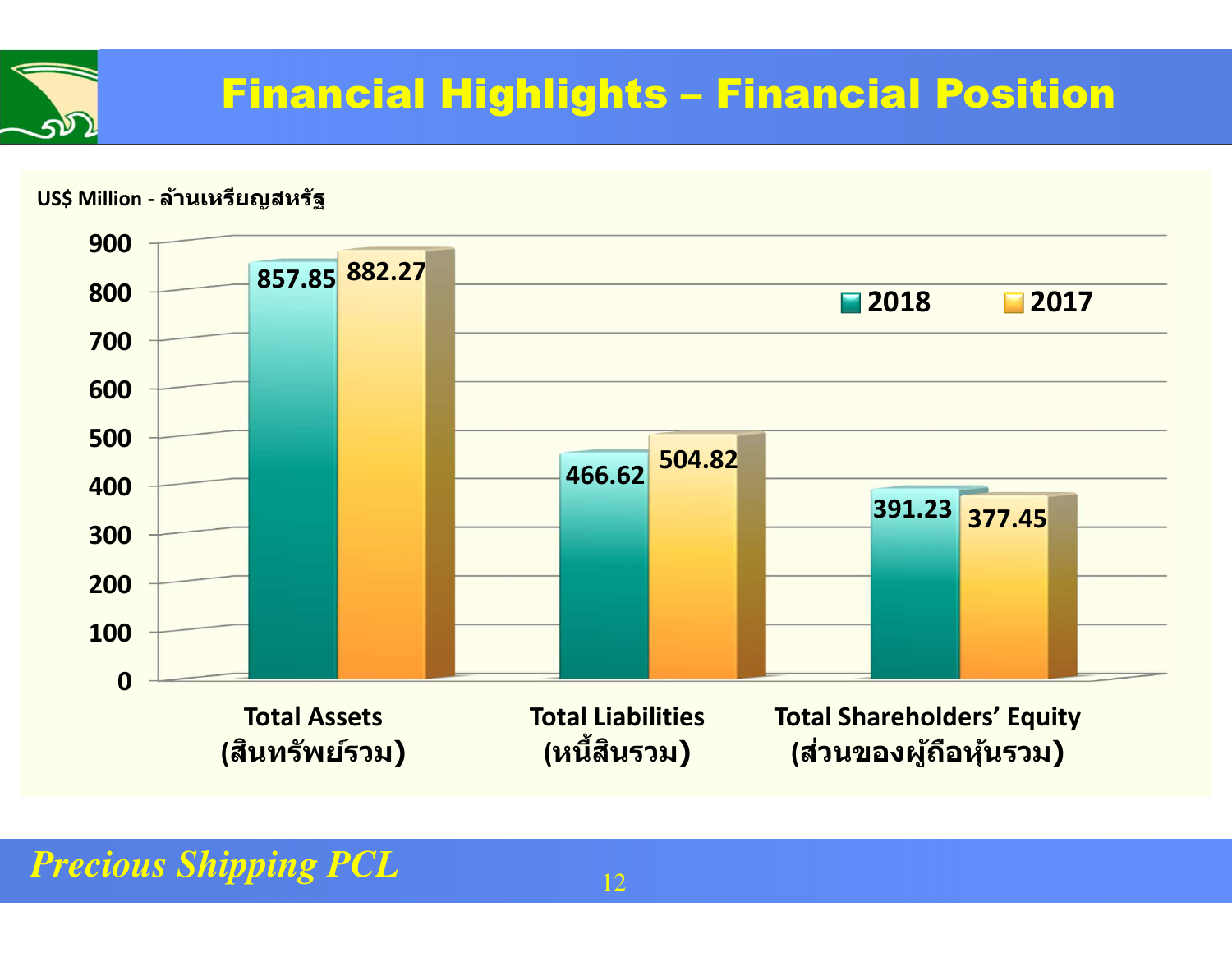

## Anti–Corruption Activities

The Company maintains high ethical standards, with a view to upholding its position against any form of bribery and corruption.

Anti-Corruption activities throughout 2018 till March 2019 are as follows:

- Revision of Anti-Corruption Policy to prescribe strict guidelines for preventing corruption and bribery;
- Conducting of regular bribery and corruption risk assessment to review the mitigation measures;
- Training provided to Directors, executives and staff members to increase awareness and understanding of the corruption risks businesses may face;
- $\checkmark$  Implementation of a monitoring system to ensure that effectiveness of the relevant policies and procedures.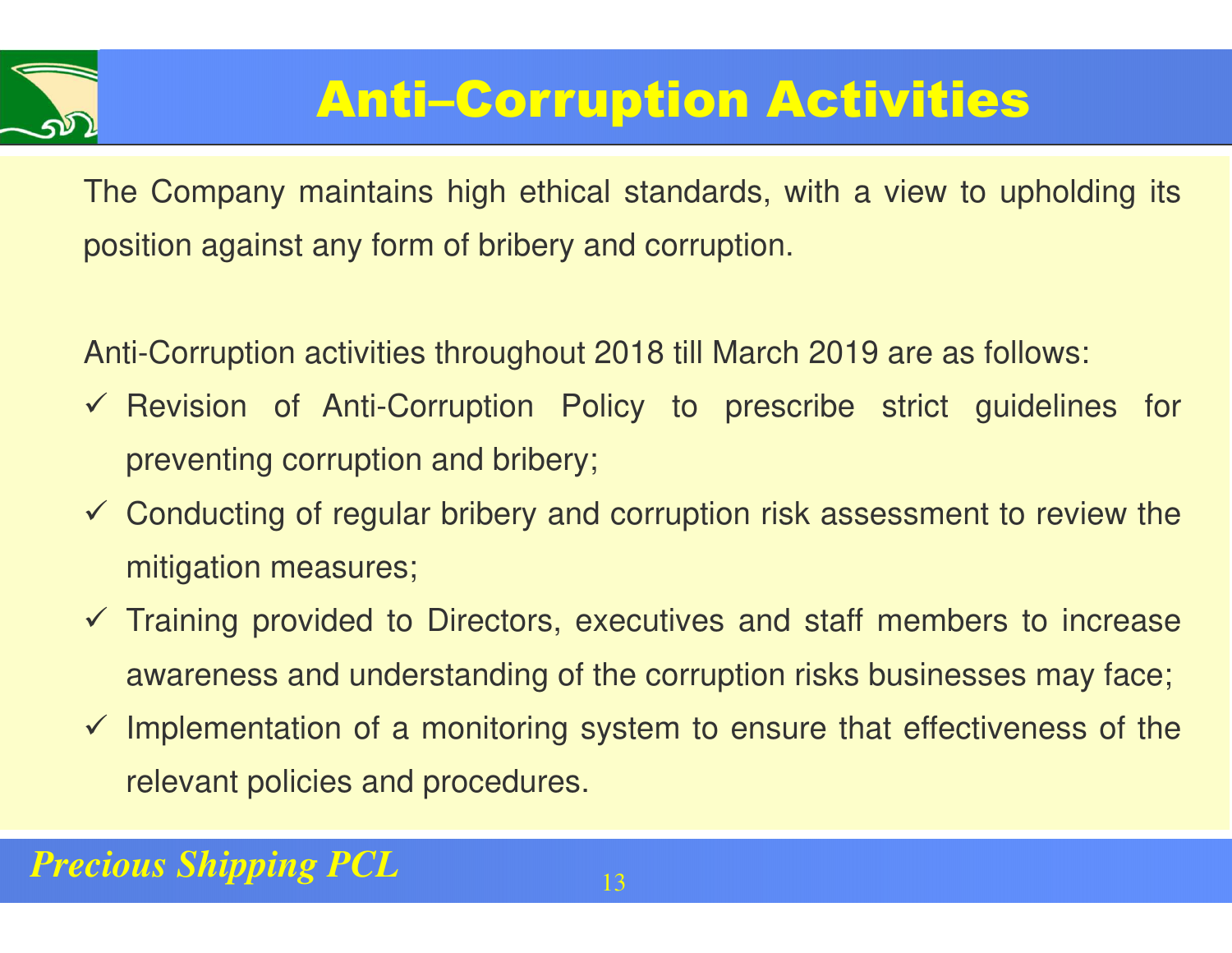

### Anti–Corruption Activities

All management and staff members attended **"Code of Conduct andAnti-Corruption Policy Training"** on <sup>5</sup> - <sup>6</sup> March, <sup>2019</sup> at the Company's office.

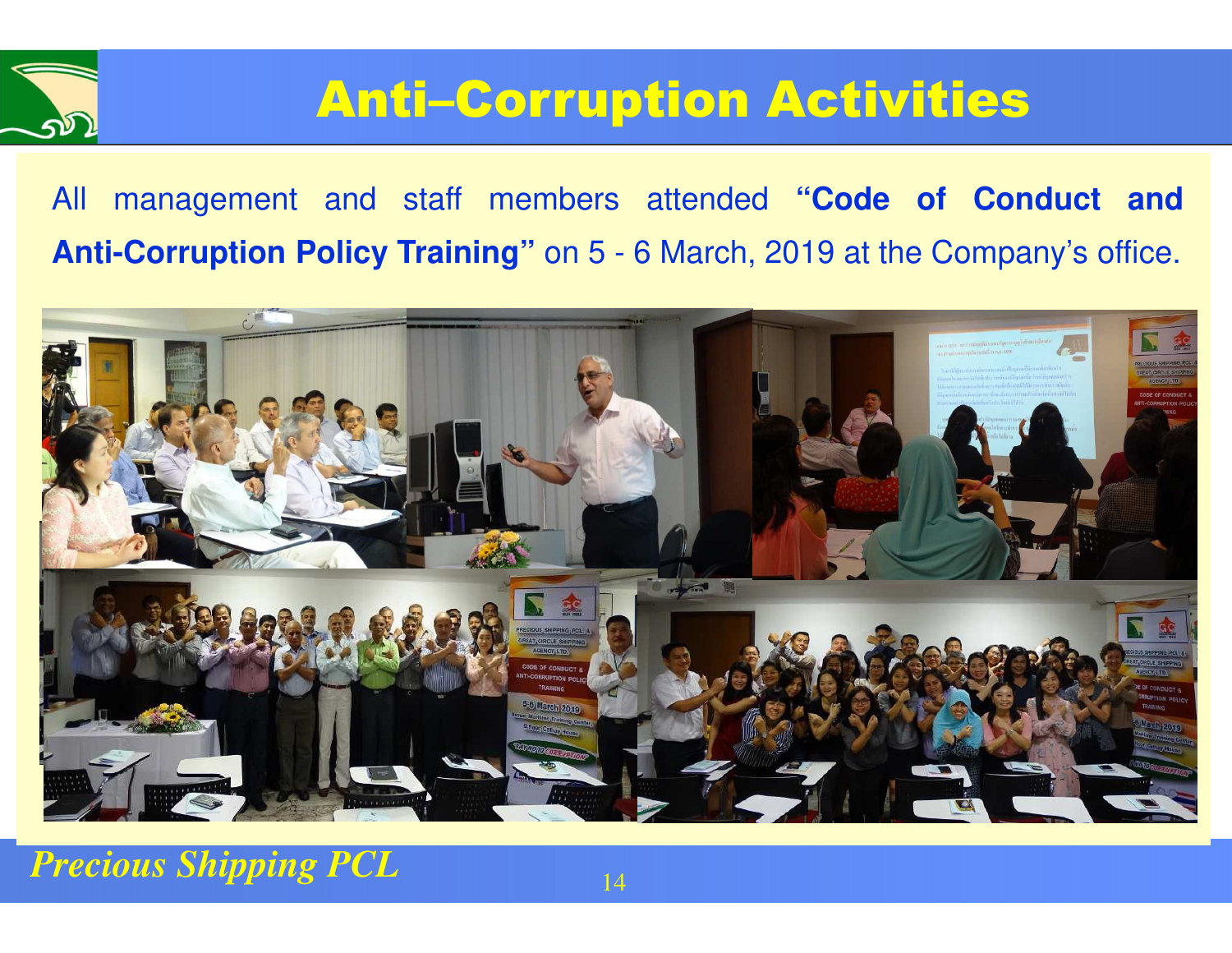### Agenda 9:

#### To consider and approve the reduction of the registered capital of the Company by way of cancellation of 51,965,068 unissued shares and the consequent amendment to Clause 4 of the Company's Memorandum of Association. **วาระที** 9:

**เพือพิจารณาและอนุมัติการลดทุนจดทะเบียนของบริษัทฯโดยการตัดหุ้นจดทะเบียนทีจําหน่ายไม่ได้จํานวน 51,965,068 หุ้น และการแก้ไขเพิมเติม หนังสือบริคณห์สนธิข้อ 4 ของบริษัทฯ**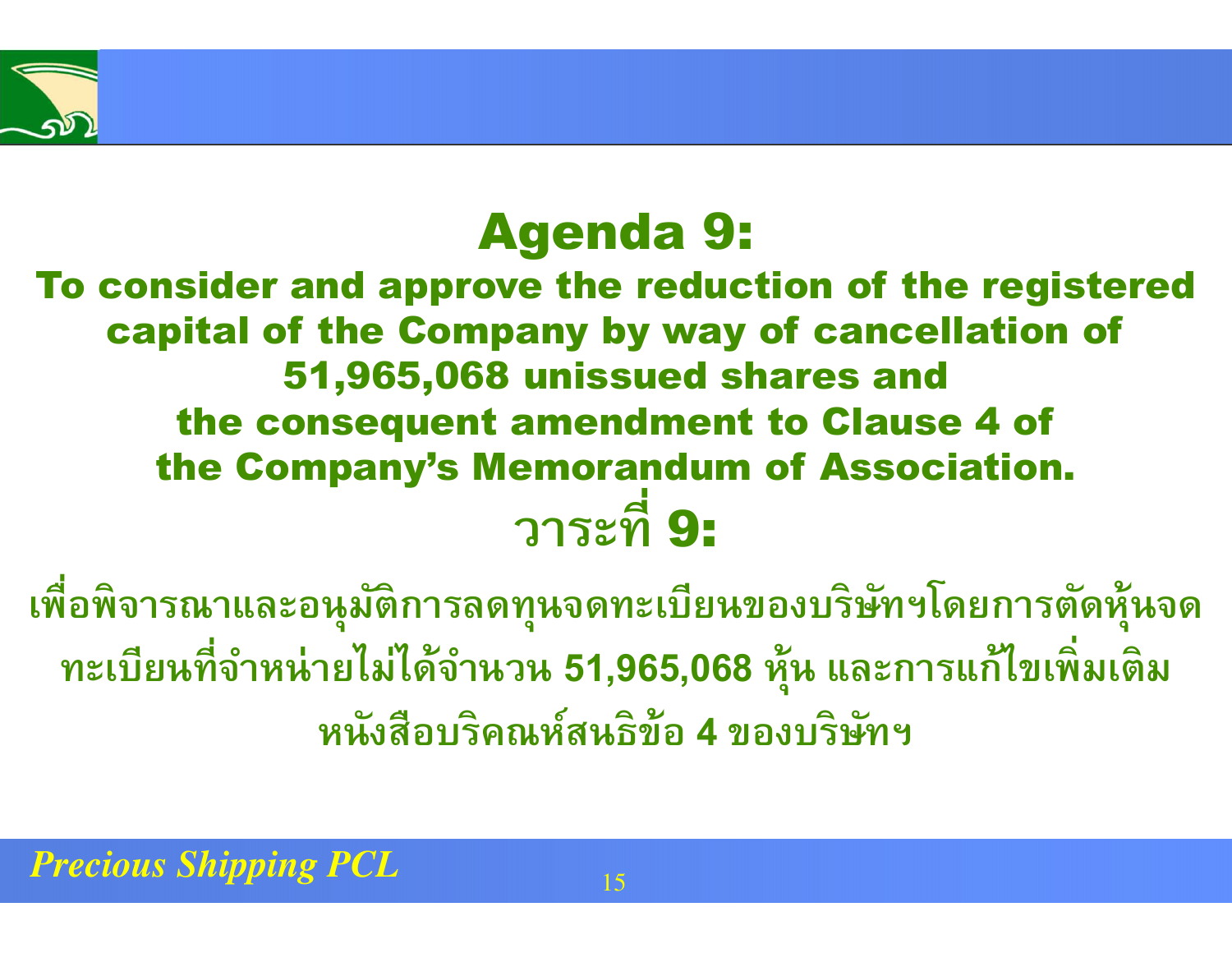### **วาระที** 9: **เพือพิจารณาและอนุมัติการลดทุนจดทะเบียนของบริษัทฯ**

- **ทุนจดทะเบียนเดิม (ปัจจุบัน) 1,611,256,930 บาท**
- $\blacktriangleright$  $\triangleright$  ทุนจดทะเบียนใหม่ (หลังการลดทุนครั้งนี้)<br>1 EEO 201 962 มาย เช่าจับชมเชื้อระบุจ้อของเริงโชย **1,559,291,862 บาท เท่ากับทุนชําระแล้วของบริษัทฯ**
- $\rho$  การลดทุนที่เสนอเป็นการลดทุนโดยการตัดหุ้นจด<br>● ละเจียมที่จำหน่อย<sup>ู่ใจม</sup>ับจ้อออจำหน่อย E1 O6E O69 งอัน **ทะเบียนทีOจําหน่ายไม่ได้ออกจํานวน 51,965,068 หุ้น** ี่ มูลค่าที่ตราไว้หุ้นละ **1** บาท
- **≻ การลดทุนจดทะเบียนที่เสนอไม่ใช่การลดทุนชำระแล้ว จึงไม่มีผลกระทบใดๆต่อสทธิของผู้ถือหุ้นของบริษัทฯ ิ**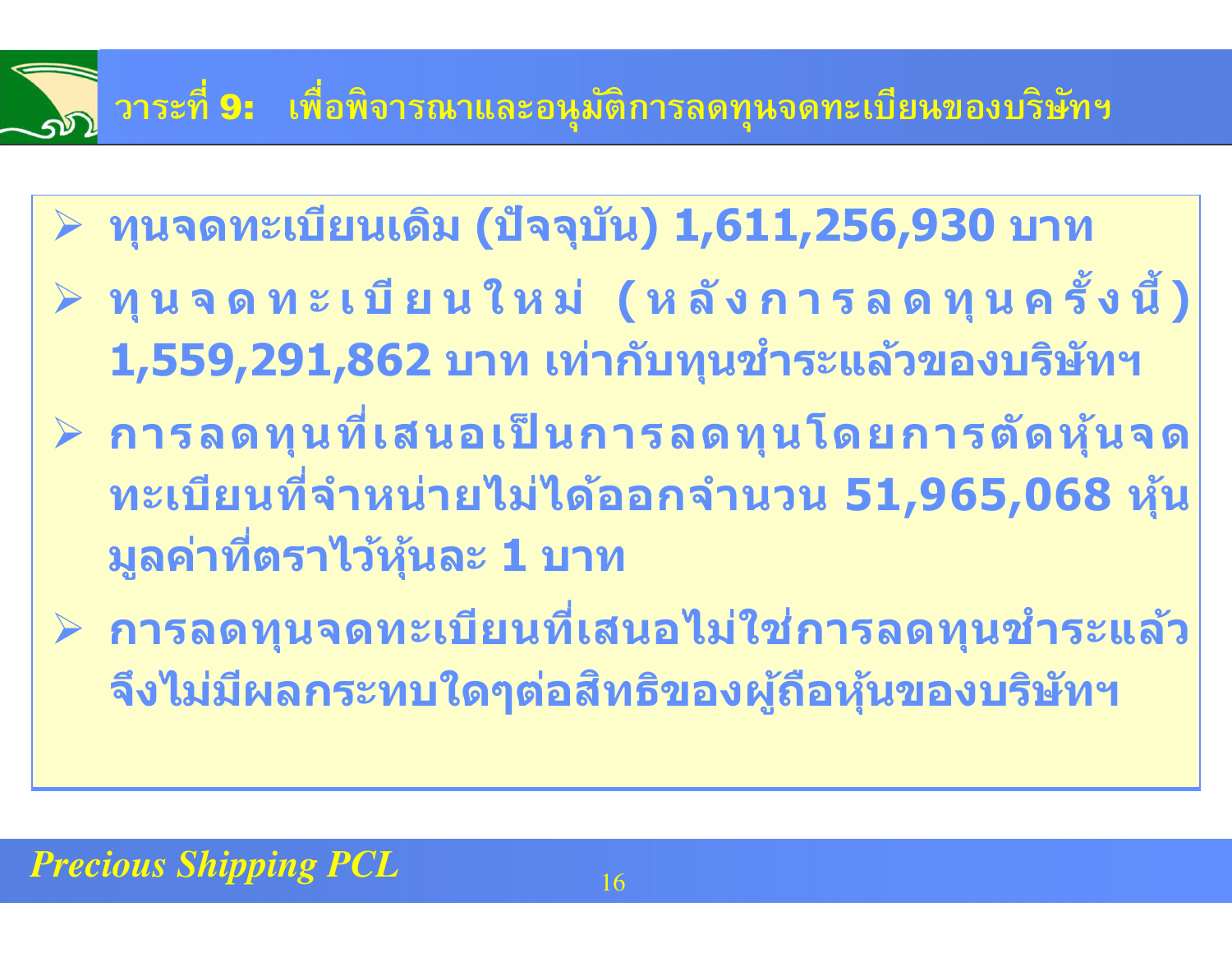

### Agenda 10: To consider and approve the amendments to Article 30 of the Articles of Association of the Company

# **วาระที** 10:

# **เพือพิจารณาและอนุมัติการแก้ไขข้อบังคับของบริษัทฯ ข้อ 3**<sup>0</sup>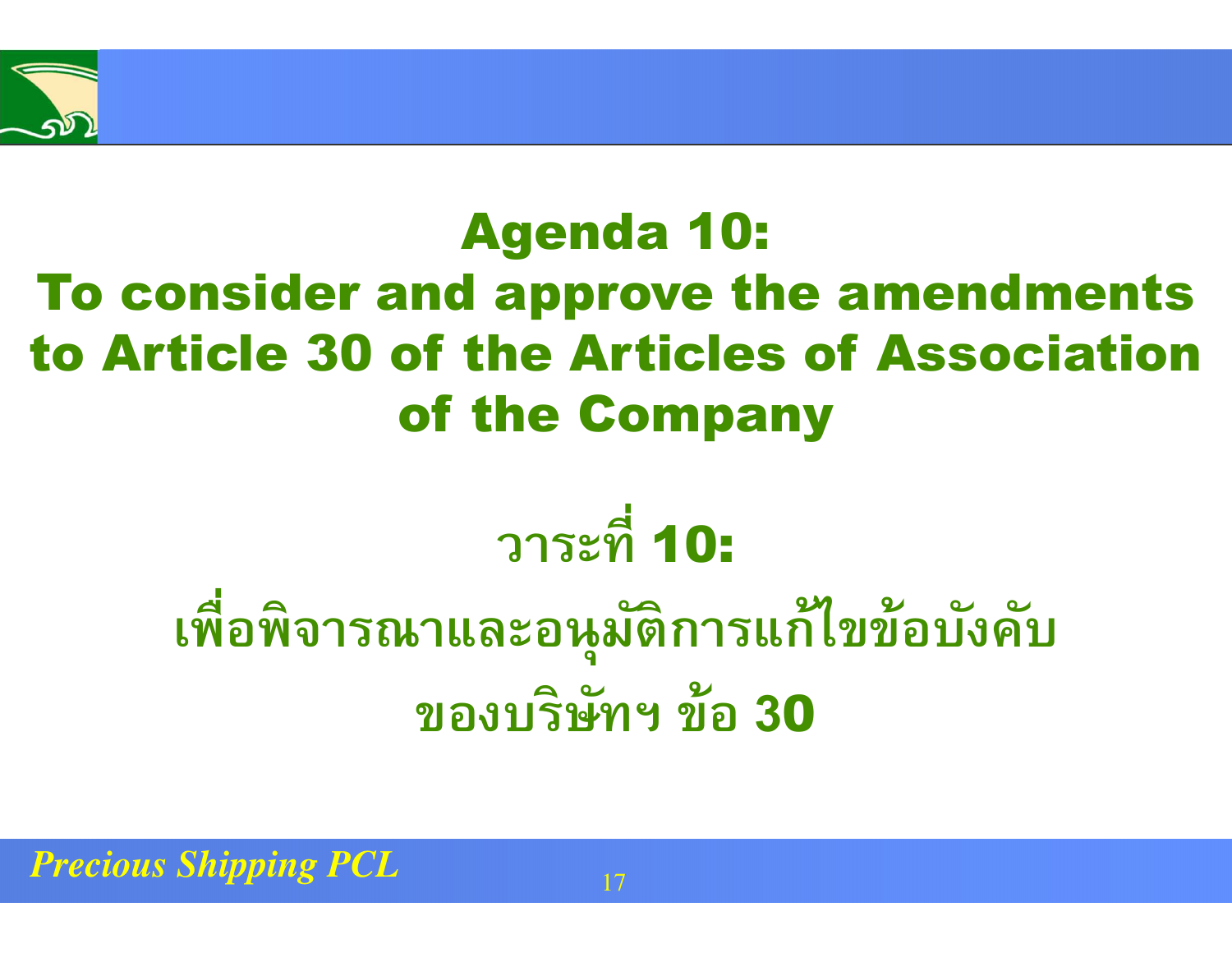# **วาระที** 10: **เพือพิจารณาและอนุมัติการแก้ไขข้อบังคับของบริษัทฯ ข้อ 3**<sup>0</sup>

ข้อบังคับของบริษัทฯ ข้อ 30 ที่เสนอให้แก้ไขเพิ่มเติม มีดังต่อไปนี้<br>"*การประชุมคณะกรรมการของบริษัท ให้จัดขึ้น ณ ท้องที่อัน* 

เป็นที่ตั้งสำนักงานใหญ่ของบริษัท หรือจังหวัดใกล้เคียง หรือ ณ ที่<br>อื่นใดตามที่ประธานกรรมการหรือผู้ซึ่งได้รับมอบหมายจากประธาน กรรมการจะกําหนด

**คณะกรรมการบริษัท และ/หรือ คณะกรรมการชุดย่อย สามารถจัดการประชุมผ่านสออิเล็กทรอนิกส ืO ได้ตามเงืOอนไข ์ ขัMนตอน และวิธีการทีOกฎหมายทีOเกีOยวข้องกําหนด"**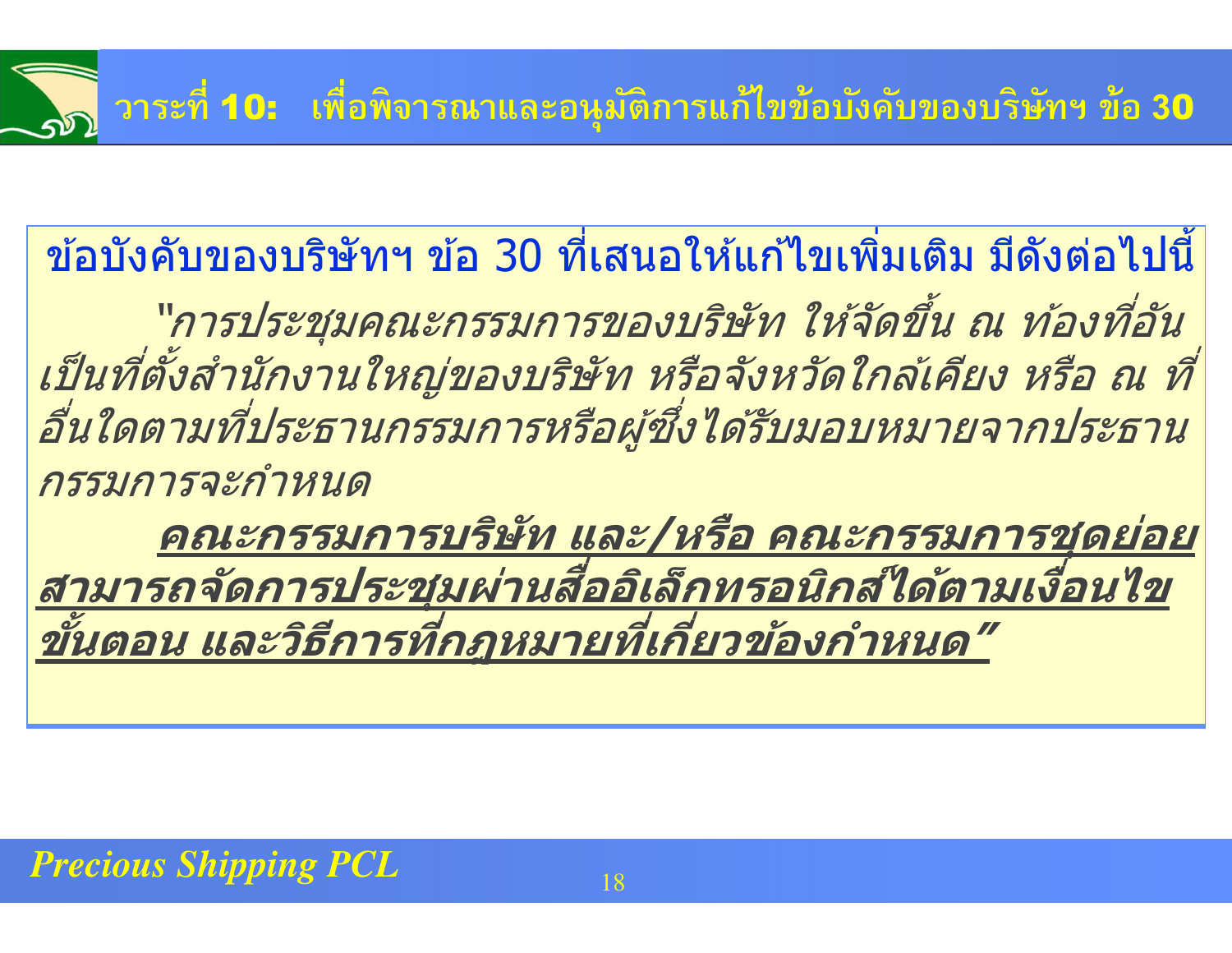

### Agenda 11: To consider and approve the amendments to Article 32 of the Articles of Association of the Company

# **วาระที** 11:

# **เพือพิจารณาและอนุมัติการแก้ไขข้อบังคับของบริษัทฯ ข้อ 3**<sup>2</sup>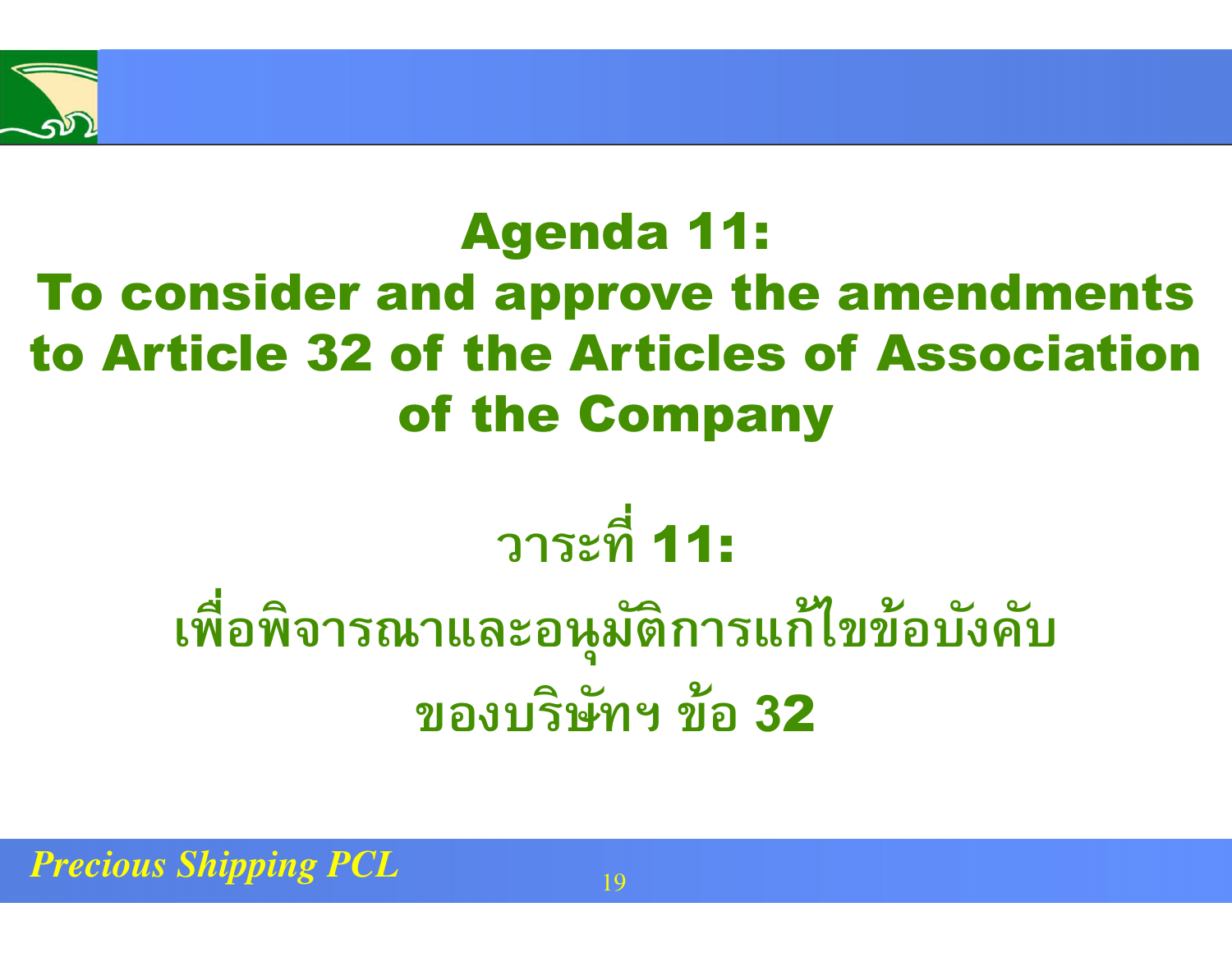# **วาระที** 11: **เพือพิจารณาและอนุมัติการแก้ไขข้อบังคับของบริษัทฯ ข้อ 3**<sup>2</sup>

้ ข้อบังคับของบริษัทฯ ข้อ 32 ที่เสนอให้แก้ไขเพิ่มเติม มีดังต่อไปนี้ <u>"ให้คณะกรรมการบริษัทแต่งตั้งกรรมการบริหารจาก</u> กรรมการบริษัท**และ/หรือผู้บริหารระดับสูงของบริษัท** โดยมี จำนวนไม่น้อยกว่า 3 คน เพื่อบริหารกิจการของบริษัท **โดยจัดตั้ง** <u>เป็นคณะกรรมการบริหารชึ่ง<del>โดยคณะกรรมการบริหาร</del>จะต้อง<br>ปภิบัติตามคำสั่ง มติและระเบียบข้อบังคับของคณะกรรมการบริษัท</u> ปฏิบัติตามคำสั่ง มติและระเบียบข้อบังคับของคณะกรรมการ**บริษัท** คณะกรรมการบริหารนี ได ้รับเงินตอบแทน**เป็ นสวนหนึOงต่าง ่ หาก จากเงินบําเหน็จซงระบุไว้ในข้อ 16 ึO** ตามแต่คณะกรรมการ**บริษัท**จะกำหนดให้เป็นครั้งคราว"